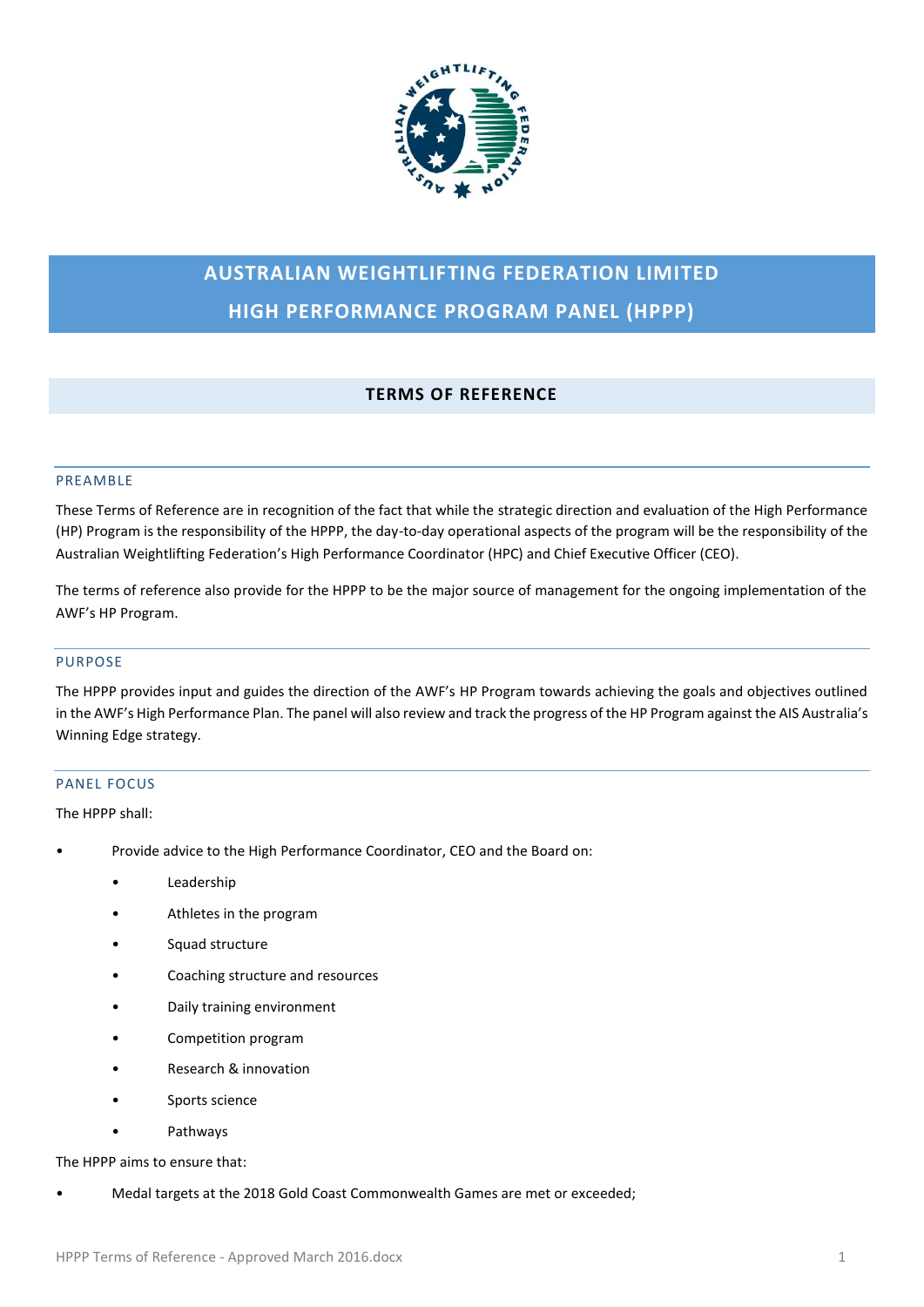- The HP Program and athlete development pathway produces responsible athletes who are fully committed to achieving medal winning performances;
- Athlete and coach education support systems are in place to deliver the best performances when it matters;
- The daily training environment creates and supports sustainable success;
- The HP Program offers competition pathways designed to enhance the tactical, technical and mental components of those athletes and coaches capable of producing medal winning performances at target events;
- The HP Program utilises research and innovation to identify and gain competitive advantage.

# **MEMBERSHIP**

The HPPP shall consist of:

- Nominated AWF Board Member (Chair);
- High Performance Coordinator;
- Up to three other persons approved by the AWF Board.

The HPPP may also co-opt ex-officio members such as the AWF CEO, AIS Sports Consultant or AOC/ACGA representative.

The Panel may also invite persons to attend parts of specified meetings, or complete meetings, as the Panel believes might be appropriate to facilitate its work.

# TERMS OF APPOINTMENT

Panel members will be appointed for a two (2) year term.

If and when the Nominated AWF Board Member's term as a director of the Board expires, so too does their term as Chair of the HPPP. This does not prevent the person from being re-appointed as an ordinary member of the panel.

Any casual vacancies that arise on the panel may be filled by the Board and the Board may specify the term of the appointment.

#### **MEETINGS**

The Nominated AWF Board Member, as determined by the AWF Board of Directors, will chair all meetings of the HPPP.

In the absence of a HPC, the Chief Executive Officer is responsible for the effective and efficient conduct of the Panel and management of all actions from Panel meetings.

The HPPP shall meet not less than three times per year and at other such times as required for the efficient administration of the AWF's HP Program.

Notice of meetings and a meeting agenda must be provided at least three working days before the scheduled meeting date unless otherwise agreed by all panel members.

A quorum shall consist of three members and no business may be transacted at a meeting of the Panel unless a quorum is present.

The HPC must be present at all meetings unless otherwise agreed by the HPC and HPPP Chair.

The HPPP may meet in any manner as agreed by all panel members which includes telephone, video, Skype and other means.

#### VOTING

A decision carried by a majority of votes of the members present at a meeting of the Panel shall be deemed a decision of the Panel.

Each member present at a meeting of the Panel is entitled to one vote on a matter arising for decision by the Panel.

#### Voting shall be by show of hands.